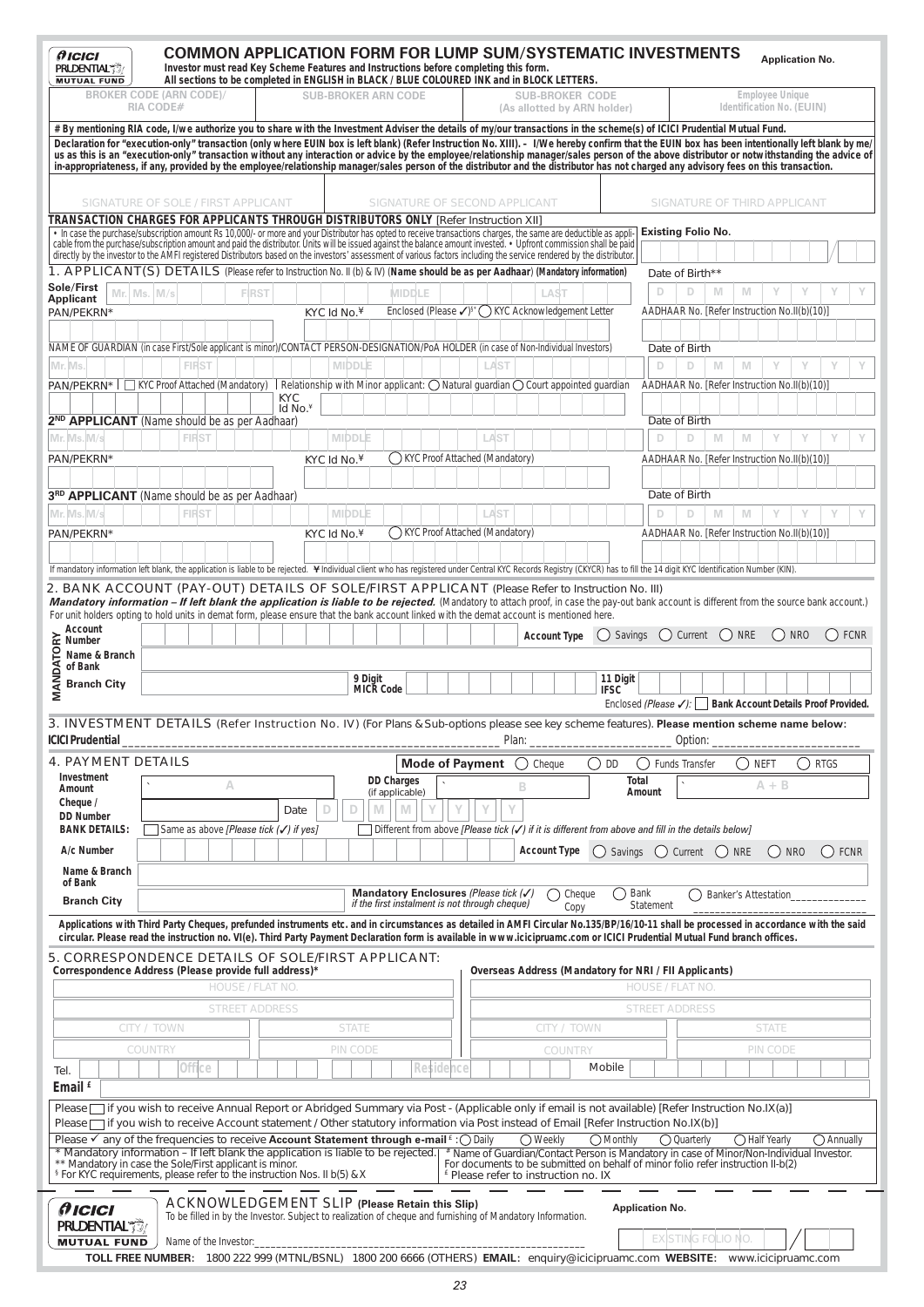|                                             |                                                                                                                                                                                                                               | <b>6. MODE OF HOLDING</b> [Please tick $(\checkmark)$ ] $\circ$ Single                                                                                                                                                        | $\bigcirc$ Joint                       |                                                               | O Anyone or Survivor (Default)                                                   |                                                                                                                                                                                                                                                                                                                                                                                                                                              |                                                    |                                                                 |                                                 |
|---------------------------------------------|-------------------------------------------------------------------------------------------------------------------------------------------------------------------------------------------------------------------------------|-------------------------------------------------------------------------------------------------------------------------------------------------------------------------------------------------------------------------------|----------------------------------------|---------------------------------------------------------------|----------------------------------------------------------------------------------|----------------------------------------------------------------------------------------------------------------------------------------------------------------------------------------------------------------------------------------------------------------------------------------------------------------------------------------------------------------------------------------------------------------------------------------------|----------------------------------------------------|-----------------------------------------------------------------|-------------------------------------------------|
|                                             | <b>7. TAX STATUS</b> [Please tick $(\sqrt{)}$ ]                                                                                                                                                                               |                                                                                                                                                                                                                               |                                        |                                                               |                                                                                  |                                                                                                                                                                                                                                                                                                                                                                                                                                              |                                                    |                                                                 |                                                 |
| $\Box$ Resident Individual                  | $\Box$ NRI                                                                                                                                                                                                                    |                                                                                                                                                                                                                               | $\Box$ Partnership FIRM                |                                                               | Government Body                                                                  | Foreign Portfolio Investor                                                                                                                                                                                                                                                                                                                                                                                                                   |                                                    | $\Box$ OFI                                                      |                                                 |
| $\Box$ On behalf of Minor                   |                                                                                                                                                                                                                               | $\Box$ Foreign National                                                                                                                                                                                                       | $\Box$ Company                         |                                                               | $\Box$ AOP/BOI                                                                   | $\Box$ Defence Establishment                                                                                                                                                                                                                                                                                                                                                                                                                 |                                                    | $\Box$ NON Profit Organization/Charities                        |                                                 |
| $\Box$ HUF<br>$\Box$ Financial Institution  |                                                                                                                                                                                                                               | □ Body Corporate<br>□ Trust/Society/NGO                                                                                                                                                                                       |                                        | □ Private Limited Company<br>$\Box$ Limited Partnership (LLP) | $\Box$ FII<br>$\Box$ Sole Proprietorship                                         | $\Box$ Public limited company<br>$\Box$ Others (Please specify)                                                                                                                                                                                                                                                                                                                                                                              |                                                    | $\Box$ Bank                                                     |                                                 |
|                                             |                                                                                                                                                                                                                               |                                                                                                                                                                                                                               |                                        |                                                               |                                                                                  |                                                                                                                                                                                                                                                                                                                                                                                                                                              |                                                    |                                                                 |                                                 |
|                                             | NSDL: Depository Participant (DP) ID (NSDL only)                                                                                                                                                                              | 8. DEMAT ACCOUNT DETAILS (Optional - Please refer Instruction No. XI)                                                                                                                                                         | Beneficiary Account Number (NSDL only) |                                                               |                                                                                  | CDSL: Depository Participant (DP) ID (CDSL only)                                                                                                                                                                                                                                                                                                                                                                                             |                                                    |                                                                 |                                                 |
|                                             |                                                                                                                                                                                                                               |                                                                                                                                                                                                                               |                                        |                                                               |                                                                                  |                                                                                                                                                                                                                                                                                                                                                                                                                                              |                                                    |                                                                 |                                                 |
|                                             |                                                                                                                                                                                                                               |                                                                                                                                                                                                                               |                                        |                                                               |                                                                                  |                                                                                                                                                                                                                                                                                                                                                                                                                                              |                                                    |                                                                 |                                                 |
|                                             |                                                                                                                                                                                                                               |                                                                                                                                                                                                                               |                                        |                                                               | 9. FATCA AND CRS DETAILS FOR INDIVIDUALS (Including Sole Proprietor) (Mandatory) | Non-Individual investors should mandatorily fill separate FATCA Form (Annexure II). The below information is required for all applicants/quardian                                                                                                                                                                                                                                                                                            |                                                    |                                                                 |                                                 |
|                                             |                                                                                                                                                                                                                               | Place/City of Birth                                                                                                                                                                                                           |                                        |                                                               | <b>Country of Birth</b>                                                          |                                                                                                                                                                                                                                                                                                                                                                                                                                              |                                                    | <b>Country of Citizenship / Nationality</b>                     |                                                 |
|                                             | First Applicant / Guardian                                                                                                                                                                                                    |                                                                                                                                                                                                                               |                                        |                                                               |                                                                                  | () Indian                                                                                                                                                                                                                                                                                                                                                                                                                                    | $\bigcup$ U.S. $\bigcup$ Others (Please specify)   |                                                                 |                                                 |
| <b>Second Applicant</b>                     |                                                                                                                                                                                                                               |                                                                                                                                                                                                                               |                                        |                                                               |                                                                                  | ◯ Indian                                                                                                                                                                                                                                                                                                                                                                                                                                     | $()$ U.S. $()$ Others (Please specify)             |                                                                 |                                                 |
| <b>Third Applicant</b>                      |                                                                                                                                                                                                                               |                                                                                                                                                                                                                               |                                        |                                                               |                                                                                  |                                                                                                                                                                                                                                                                                                                                                                                                                                              |                                                    |                                                                 |                                                 |
|                                             |                                                                                                                                                                                                                               |                                                                                                                                                                                                                               |                                        |                                                               |                                                                                  | $\bigcirc$ Indian                                                                                                                                                                                                                                                                                                                                                                                                                            | $\bigcirc$ U.S. $\bigcirc$ Others (Please specify) |                                                                 |                                                 |
|                                             |                                                                                                                                                                                                                               | Are you a tax resident (i.e., are you assessed for Tax) in any other country outside India?                                                                                                                                   |                                        |                                                               | ()No<br>()Yes                                                                    | [Please tick $(\checkmark)$ ]<br>If 'YES' please fill for ALL countries (other than India) in which you are a Resident for tax purpose i.e. where you are a Citizen/Resident / Green Card Holder / Tax Resident in the respective countries.                                                                                                                                                                                                 |                                                    |                                                                 |                                                 |
|                                             |                                                                                                                                                                                                                               | <b>Country of Tax Residency</b>                                                                                                                                                                                               |                                        |                                                               | <b>Tax Identification Number or</b>                                              | <b>Identification Type</b>                                                                                                                                                                                                                                                                                                                                                                                                                   |                                                    |                                                                 | If TIN is not available please tick $(\sqrt{})$ |
|                                             |                                                                                                                                                                                                                               |                                                                                                                                                                                                                               |                                        |                                                               | <b>Functional Equivalent</b>                                                     | (TIN or other please specify)                                                                                                                                                                                                                                                                                                                                                                                                                |                                                    |                                                                 | the reason A, B or C (as defined below)         |
|                                             | First Applicant / Guardian                                                                                                                                                                                                    |                                                                                                                                                                                                                               |                                        |                                                               |                                                                                  |                                                                                                                                                                                                                                                                                                                                                                                                                                              |                                                    | Reason: $A \Box$                                                | $B\Box$<br>$C \Box$                             |
| <b>Second Applicant</b>                     |                                                                                                                                                                                                                               |                                                                                                                                                                                                                               |                                        |                                                               |                                                                                  |                                                                                                                                                                                                                                                                                                                                                                                                                                              |                                                    | Reason: $A \Box$                                                | BП<br>$C \Box$                                  |
| <b>Third Applicant</b>                      |                                                                                                                                                                                                                               |                                                                                                                                                                                                                               |                                        |                                                               |                                                                                  |                                                                                                                                                                                                                                                                                                                                                                                                                                              |                                                    | Reason: $A \Box$                                                | $B\square$<br>$C\square$                        |
|                                             |                                                                                                                                                                                                                               |                                                                                                                                                                                                                               |                                        |                                                               |                                                                                  | $\Box$ Reason A $\Rightarrow$ The country where the Account Holder is liable to pay tax does not issue Tax Identification Numbers to its residents.                                                                                                                                                                                                                                                                                          |                                                    |                                                                 |                                                 |
|                                             |                                                                                                                                                                                                                               | □ Reason $C \Rightarrow$ Others, please state the reason thereof:                                                                                                                                                             |                                        |                                                               |                                                                                  | $\Box$ Reason B $\Rightarrow$ No TIN required (Select this reason Only if the authorities of the respective country of tax residence do not require the TIN to be collected)                                                                                                                                                                                                                                                                 |                                                    |                                                                 |                                                 |
|                                             | Address Type of Sole/1st Holder:                                                                                                                                                                                              |                                                                                                                                                                                                                               |                                        | <b>Address Type of 2nd Holder:</b>                            |                                                                                  |                                                                                                                                                                                                                                                                                                                                                                                                                                              |                                                    | Address Type of 3rd Holder:                                     |                                                 |
|                                             | ◯ Residential ◯ Registered Office ◯ Business                                                                                                                                                                                  |                                                                                                                                                                                                                               |                                        |                                                               | ◯ Residential ◯ Registered Office ◯ Business                                     |                                                                                                                                                                                                                                                                                                                                                                                                                                              |                                                    | ◯ Residential ◯ Registered Office ◯ Business                    |                                                 |
|                                             | 10. KYC DETAILS (Mandatory)                                                                                                                                                                                                   |                                                                                                                                                                                                                               |                                        |                                                               |                                                                                  | Annexure I and Annexure II are available on the website of AMC i.e. www.icicipruamc.com or at the Investor Service Centres (ISCs) of ICICI Prudential Mutual Fund.                                                                                                                                                                                                                                                                           |                                                    |                                                                 |                                                 |
|                                             | <b>Occupation</b> [Please tick $(\checkmark)$ ]                                                                                                                                                                               |                                                                                                                                                                                                                               |                                        |                                                               |                                                                                  |                                                                                                                                                                                                                                                                                                                                                                                                                                              |                                                    |                                                                 |                                                 |
| Sole/First                                  | O Private Sector Service                                                                                                                                                                                                      |                                                                                                                                                                                                                               | O Public Sector Service                | ○ Government Service                                          |                                                                                  | O Business                                                                                                                                                                                                                                                                                                                                                                                                                                   | O Professional                                     | $\bigcirc$ Agriculturist                                        | $\bigcirc$ Retired                              |
| Applicant<br>Second                         | O Housewife<br>O Private Sector Service                                                                                                                                                                                       | $\bigcirc$ Student                                                                                                                                                                                                            | O Public Sector Service                | O Forex Dealer<br>O Government Service                        | O Business                                                                       | O Others (Please specify)                                                                                                                                                                                                                                                                                                                                                                                                                    | O Professional                                     | O Agriculturist                                                 | $\overline{\bigcirc}$ Retired                   |
| Applicant                                   | O Housewife                                                                                                                                                                                                                   | ○ Student                                                                                                                                                                                                                     |                                        | O Forex Dealer                                                |                                                                                  | $\bigcirc$ Others (Please specify)                                                                                                                                                                                                                                                                                                                                                                                                           |                                                    |                                                                 |                                                 |
| <b>Third</b><br>Applicant                   | ○ Private Sector Service<br>O Housewife                                                                                                                                                                                       | $\bigcirc$ Student                                                                                                                                                                                                            | ○ Public Sector Service                | ○ Government Service<br>O Forex Dealer                        |                                                                                  | ○ Business<br>$\bigcirc$ Others (Please specify)                                                                                                                                                                                                                                                                                                                                                                                             | O Professional                                     | $\bigcirc$ Agriculturist                                        | $\bigcirc$ Retired                              |
|                                             | Gross Annual Income [Please tick (V)]                                                                                                                                                                                         |                                                                                                                                                                                                                               |                                        |                                                               |                                                                                  |                                                                                                                                                                                                                                                                                                                                                                                                                                              |                                                    |                                                                 |                                                 |
| <b>Sole/First Applicant</b>                 |                                                                                                                                                                                                                               | ○ Below 1 Lac ○ 1-5 Lacs                                                                                                                                                                                                      | $O$ 5-10 Lacs                          | $\bigcirc$ 10-25 Lacs                                         | $O > 25$ Lacs-1 crore $O > 1$ crore                                              |                                                                                                                                                                                                                                                                                                                                                                                                                                              |                                                    |                                                                 |                                                 |
| <b>Second Applicant</b>                     |                                                                                                                                                                                                                               | OR Net worth (Mandatory for Non-Individuals) `_                                                                                                                                                                               |                                        |                                                               | as on                                                                            | $M$ $M$<br>D<br>D                                                                                                                                                                                                                                                                                                                                                                                                                            | Y                                                  | (Not older than 1 year)                                         |                                                 |
| <b>Third Applicant</b>                      | O Below 1 Lac<br>○ Below 1 Lac                                                                                                                                                                                                | $O$ 1-5 Lacs<br>$\bigcirc$ 1-5 Lacs                                                                                                                                                                                           | $O$ 5-10 Lacs<br>$O$ 5-10 Lacs         | $O$ 10-25 Lacs<br>O 10-25 Lacs                                | $O > 25$ Lacs-1 crore<br>$O > 25$ Lacs-1 crore                                   | $\bigcirc$ >1 crore OR Net worth<br>$\bigcirc$ > 1 crore OR Net worth                                                                                                                                                                                                                                                                                                                                                                        |                                                    |                                                                 |                                                 |
| <b>Others</b> [Please tick $(\checkmark)$ ] |                                                                                                                                                                                                                               |                                                                                                                                                                                                                               |                                        |                                                               |                                                                                  |                                                                                                                                                                                                                                                                                                                                                                                                                                              |                                                    |                                                                 |                                                 |
|                                             |                                                                                                                                                                                                                               |                                                                                                                                                                                                                               |                                        |                                                               |                                                                                  | <b>For Individuals</b> [Please tick $(\checkmark)$ ]: $\bigcirc$ I am Politically Exposed Person (PEP) $\land$ $\bigcirc$ I am Related to Politically Exposed Person (RPEP) $\bigcirc$ Not applicable                                                                                                                                                                                                                                        |                                                    |                                                                 |                                                 |
| Sole/First<br><b>Applicant</b>              |                                                                                                                                                                                                                               |                                                                                                                                                                                                                               |                                        |                                                               |                                                                                  | For Non-Individuals [Please tick (V)] (Please attach mandatory Ultimate Beneficial Ownership (UBO) declaration form - Refer instruction no. IV(h)):                                                                                                                                                                                                                                                                                          |                                                    |                                                                 |                                                 |
| <b>Second Applicant</b>                     |                                                                                                                                                                                                                               | O Politically Exposed Person (PEP) ^ O Related to Politically Exposed Person (RPEP)                                                                                                                                           |                                        |                                                               |                                                                                  | (i) Foreign Exchange / Money Changer Services - OYES ONO; (ii) Gaming / Gambling / Lottery / Casino Services - OYES ONO; (iii) Money Lending / Pawning - OYES ONO<br>○ Not applicable                                                                                                                                                                                                                                                        |                                                    |                                                                 |                                                 |
| <b>Third Applicant</b>                      |                                                                                                                                                                                                                               | $\bigcirc$ Politically Exposed Person (PEP) $\land$ $\bigcirc$ Related to Politically Exposed Person (RPEP)                                                                                                                   |                                        |                                                               |                                                                                  | $\bigcirc$ Not applicable                                                                                                                                                                                                                                                                                                                                                                                                                    |                                                    |                                                                 |                                                 |
|                                             |                                                                                                                                                                                                                               |                                                                                                                                                                                                                               |                                        |                                                               |                                                                                  | 11. NOMINATION DETAILS (Refer instruction VII). I/We hereby nominate the undermentioned nominee(s) to receive the amount to my/our credit in event of my/our death as follows:                                                                                                                                                                                                                                                               |                                                    |                                                                 |                                                 |
|                                             | Name and address of Nominee(s)                                                                                                                                                                                                |                                                                                                                                                                                                                               | <b>Applicant's</b>                     | Date of Birth                                                 |                                                                                  | Name and address of Guardian                                                                                                                                                                                                                                                                                                                                                                                                                 |                                                    |                                                                 | Proportion (%) in<br>which the units will       |
|                                             | (Please tick if Nominee's address is<br>same as 1st/Sole Applicant's address)                                                                                                                                                 |                                                                                                                                                                                                                               | Relationship<br>with the               |                                                               |                                                                                  |                                                                                                                                                                                                                                                                                                                                                                                                                                              |                                                    | <b>Signature of Nominee/</b><br>Guardian, if nominee is a minor | be shared by each<br>Nominee (Should            |
|                                             |                                                                                                                                                                                                                               |                                                                                                                                                                                                                               | Nominee                                |                                                               |                                                                                  | [To be furnished in case the Nominee is a minor (Mandatory)]                                                                                                                                                                                                                                                                                                                                                                                 |                                                    |                                                                 | aggregate to 100%)                              |
|                                             | Nominee 1                                                                                                                                                                                                                     |                                                                                                                                                                                                                               |                                        |                                                               |                                                                                  |                                                                                                                                                                                                                                                                                                                                                                                                                                              |                                                    |                                                                 |                                                 |
|                                             |                                                                                                                                                                                                                               |                                                                                                                                                                                                                               |                                        |                                                               |                                                                                  |                                                                                                                                                                                                                                                                                                                                                                                                                                              |                                                    |                                                                 |                                                 |
|                                             | Nominee 2                                                                                                                                                                                                                     |                                                                                                                                                                                                                               |                                        |                                                               |                                                                                  |                                                                                                                                                                                                                                                                                                                                                                                                                                              |                                                    |                                                                 |                                                 |
|                                             | Nominee 3                                                                                                                                                                                                                     |                                                                                                                                                                                                                               |                                        |                                                               |                                                                                  |                                                                                                                                                                                                                                                                                                                                                                                                                                              |                                                    |                                                                 |                                                 |
|                                             |                                                                                                                                                                                                                               |                                                                                                                                                                                                                               |                                        |                                                               |                                                                                  | INVESTOR(S) DECLARATION & SIGNATURE(S): To the Trustee, ICICI Prudential Mutual Fund, I/We have read, understood and hereby agree to abide by the Scheme Information Document/                                                                                                                                                                                                                                                               |                                                    |                                                                 |                                                 |
|                                             |                                                                                                                                                                                                                               |                                                                                                                                                                                                                               |                                        |                                                               |                                                                                  | Key Information Memorandum of the Scheme(s), Foreign Account Tax Compliance Act (FATCA) and Common Reporting Standards (CRS) under FATCA & CRS provision of the Central Board of Direct Taxes notified Rules 114 F                                                                                                                                                                                                                           |                                                    |                                                                 |                                                 |
|                                             |                                                                                                                                                                                                                               |                                                                                                                                                                                                                               |                                        |                                                               |                                                                                  | to 114H as part of the Income-tax Rules 1962. I/We apply for the units of the Fund and agree to abide by the terms, conditions, rules and regulations of the scheme and other statutory requirements of SEBI, AMFI, Prevention                                                                                                                                                                                                               |                                                    |                                                                 |                                                 |
|                                             |                                                                                                                                                                                                                               |                                                                                                                                                                                                                               |                                        |                                                               |                                                                                  | under the Scheme(s). I/We have not received nor been induced by any rebate or gifts, directly or indirectly, in making this investment. I/We declare that the amount invested in the Scheme is through legitimate sources only                                                                                                                                                                                                               |                                                    |                                                                 |                                                 |
|                                             |                                                                                                                                                                                                                               |                                                                                                                                                                                                                               |                                        |                                                               |                                                                                  |                                                                                                                                                                                                                                                                                                                                                                                                                                              |                                                    |                                                                 |                                                 |
|                                             | and is not designed for the purpose of contravention or evasion of any Act, Regulations or any other applicable laws enacted by the Government of India or any Statutory Authority. I/We agree that in case my/our investment |                                                                                                                                                                                                                               |                                        |                                                               |                                                                                  |                                                                                                                                                                                                                                                                                                                                                                                                                                              |                                                    |                                                                 |                                                 |
|                                             |                                                                                                                                                                                                                               | declare that I/we do not have any existing Micro SIPs which together with the current application will result in a total investments exceeding Rs.50,000 in a year. The ARN holder has disclosed to me/us all the commissions |                                        |                                                               |                                                                                  |                                                                                                                                                                                                                                                                                                                                                                                                                                              |                                                    |                                                                 |                                                 |
|                                             |                                                                                                                                                                                                                               |                                                                                                                                                                                                                               |                                        |                                                               |                                                                                  | (in the form of trail commission or any other mode), payable to him for the different competing Schemes of various Mutual Funds from amongst which the Scheme is being recommended to me/us. I/We interested in receiving prom<br>I/We hereby provide my consent in accordance with Aadhaar Act, 2016 and regulations made thereunder, for (i) collecting, storing and usage (ii) validating/authenticating and (ii) updating my/our Aadhaar |                                                    |                                                                 |                                                 |
|                                             |                                                                                                                                                                                                                               |                                                                                                                                                                                                                               |                                        |                                                               |                                                                                  | number(s) in accordance with the Aadhaar Act, 2016 (and regulations made thereunder) and PMLA. I/We hereby provide my/our consent for sharing/disclose of the Aadhaar number(s) including demographic                                                                                                                                                                                                                                        |                                                    |                                                                 |                                                 |
|                                             |                                                                                                                                                                                                                               | further declare that this consent will remain valid until specifically withdrawn by me / us.                                                                                                                                  |                                        |                                                               |                                                                                  | information with the asset management companies of SEBI registered mutual fund and their Registrar and Transfer Agent (RTA) for the purpose of updating the same in my/our folios with my PAN. I/We                                                                                                                                                                                                                                          |                                                    |                                                                 |                                                 |
|                                             |                                                                                                                                                                                                                               |                                                                                                                                                                                                                               |                                        |                                                               |                                                                                  |                                                                                                                                                                                                                                                                                                                                                                                                                                              |                                                    |                                                                 |                                                 |
|                                             |                                                                                                                                                                                                                               |                                                                                                                                                                                                                               |                                        |                                                               |                                                                                  |                                                                                                                                                                                                                                                                                                                                                                                                                                              |                                                    |                                                                 |                                                 |
| Sole/1st<br>Applicant                       |                                                                                                                                                                                                                               |                                                                                                                                                                                                                               | 2nd<br>Applicant                       |                                                               |                                                                                  |                                                                                                                                                                                                                                                                                                                                                                                                                                              | ard<br>Applicant                                   |                                                                 |                                                 |
|                                             |                                                                                                                                                                                                                               |                                                                                                                                                                                                                               |                                        |                                                               |                                                                                  |                                                                                                                                                                                                                                                                                                                                                                                                                                              |                                                    |                                                                 |                                                 |
|                                             | Scheme Name                                                                                                                                                                                                                   | Plan                                                                                                                                                                                                                          |                                        | Option/Sub-option                                             |                                                                                  | <b>Payment Details</b>                                                                                                                                                                                                                                                                                                                                                                                                                       |                                                    |                                                                 |                                                 |
|                                             |                                                                                                                                                                                                                               |                                                                                                                                                                                                                               |                                        |                                                               | Amt.<br>Bank & Branch                                                            |                                                                                                                                                                                                                                                                                                                                                                                                                                              |                                                    | dtd.                                                            |                                                 |